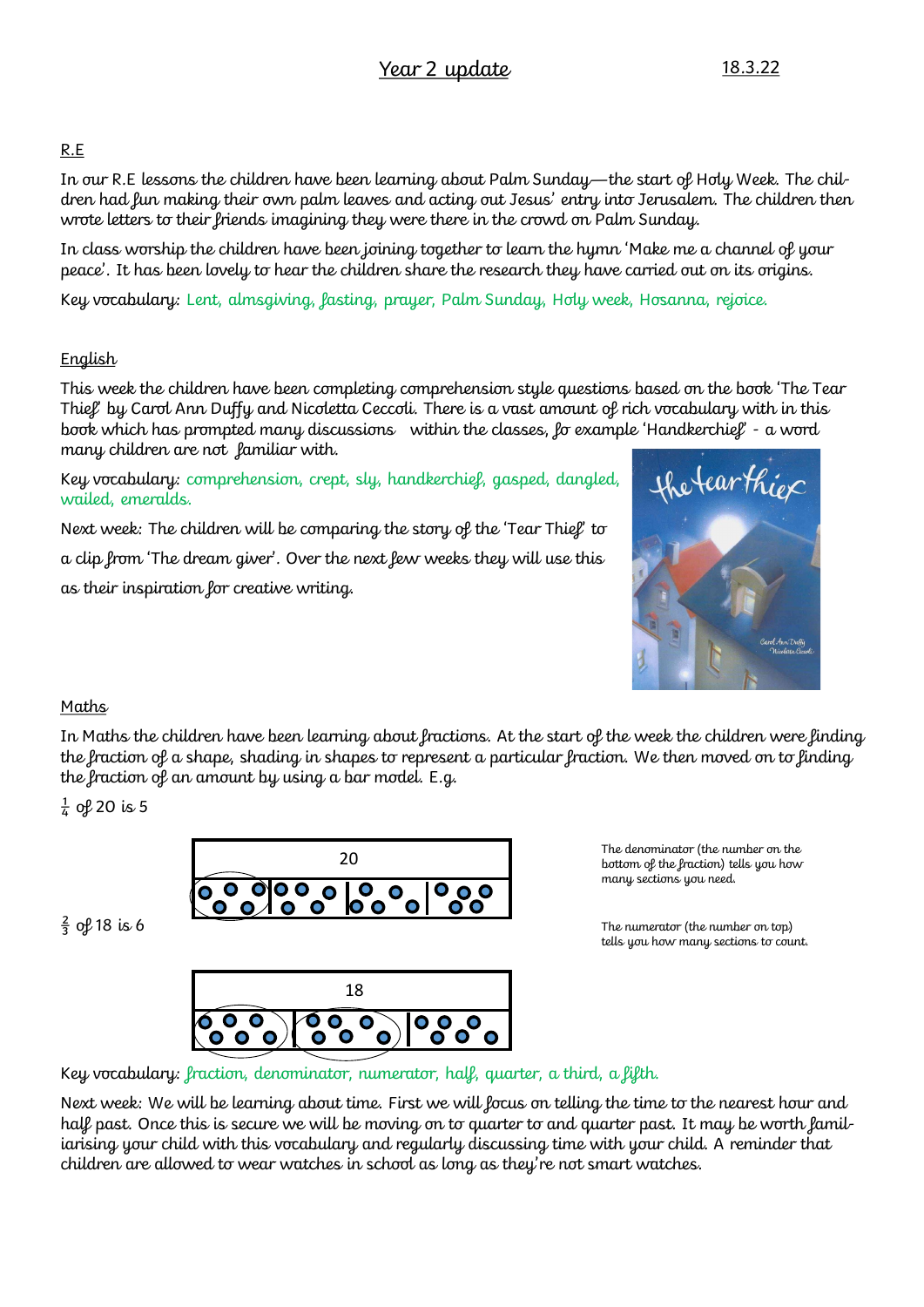#### Science:

This half term the children have been carrying out a range of experiments focused around materials. The children carried out an experiment to find out what happened to a cotton wool ball in still water compared to sparkling water. At the end of this experiment the children were asked how they could change this experiment and what else they would like to test this on. They have worked in groups to plan and carry out their own experiment.

Key vocabulary: experiment, predictions, fair testing, observations, conclusion.



On Thursday we welcomed Electric Umbrella to our school.

Electric Umbrella create amazing, live interactive music experiences with people who have learning disabilities. Their performances help to change the way the world looks at them and others.

They delivered a half hour performance of songs and music for the children from Year 1 to Year 6.

The children thoroughly enjoyed the experience, leaving with hearty smiles on their faces and energized by the show!

Comments from children:

"It was amazing!" "Will you come back?" "That was the best!!"

The children joined in this celebration of diversity with respect and enthusiasm.

Well done St. Anthony's!

Extra information:

 Thank you for your support with the fair trade hamper. As a school we have raised £590. Neurodiversity Celebration Week

Next week is Neurodiversity Celebration Week. Neurodiversity Celebration Week is a worldwide initiative that challenges stereotypes and misconceptions about neurological differences.

This is the link for their website. https://www.neurodiversityweek.com/

- A email has been sent with information regarding the KS1 Sats. Workbooks can be purchased from gateway for £5.50 which may help to prepare your child for these tests.
- Tuesday 22nd March is world unite day. We invite the children to come to school dressed in clothes that represent their national costume or colours of the flag that is significant to their family.
- Friday 1st April is a pyjama day at school. We kindly ask for £1 donations to go towards resources for our school.
- School closes at 2.30pm on Friday 1st April for the Easter break.

Thank you for your continued support,

Amy and Megan